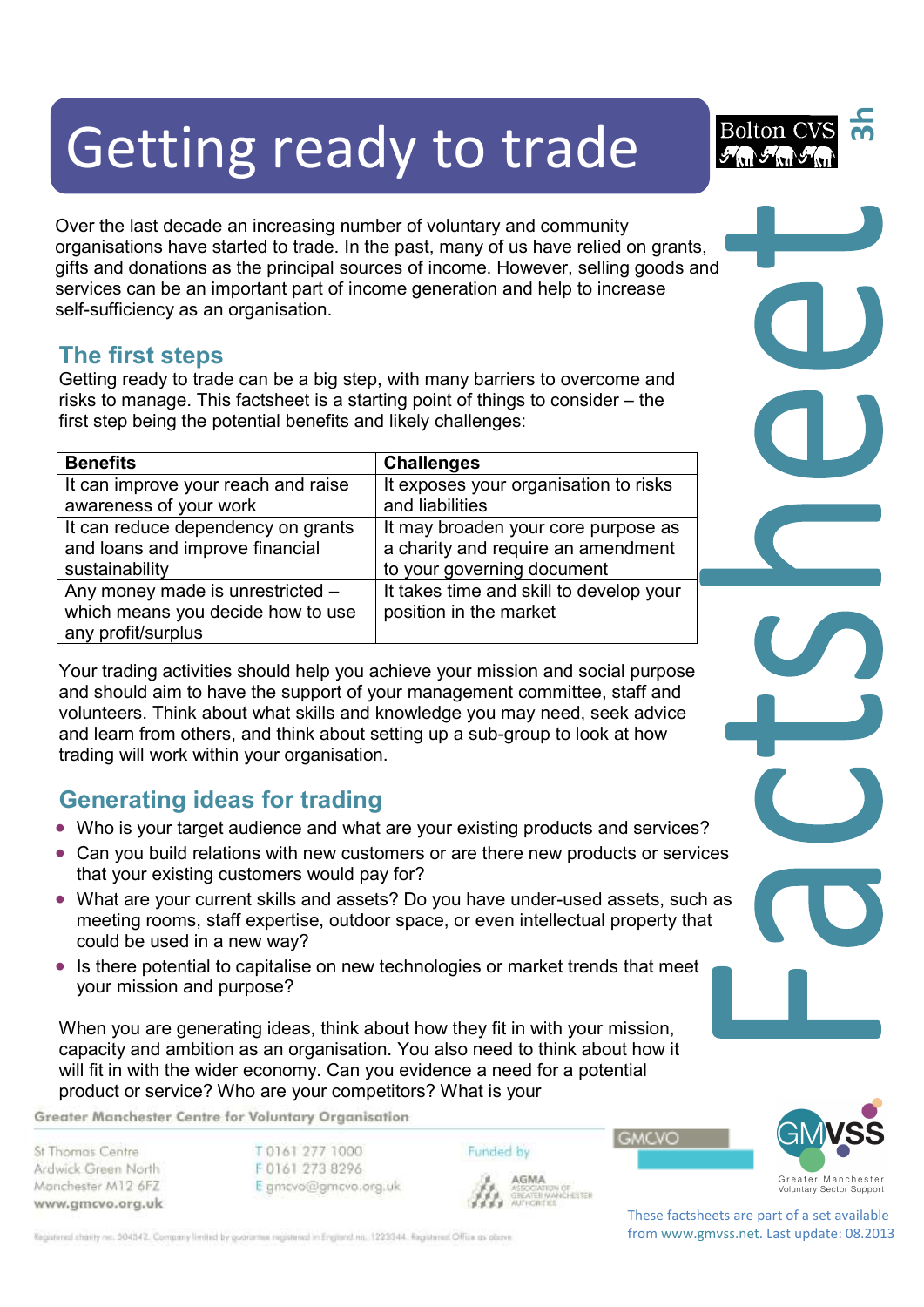# This factsheet is for guidance only - see terms of use, copyright and disclaimer on www.gmvss.net/terms

'unique selling point' or USP (what makes you and your service different) and how much surplus could you realistically make?

Try to focus on one or two ideas when you are starting out. Once you have decided on what these will be, the next stage is to develop a business plan.

#### **Types of trading**

Charities can undertake the following types of trade:

**Primary purpose trading** – trading that contributes **directly** to one or more of the objects of the charity as set out in its governing document. It includes trading activities which are mainly carried out by beneficiaries of the charity such as a café run by the trainees of a charity with educational objects.

**Ancillary trading** – trading that **indirectly** contributes to your charity's primary purpose such as an educational charity selling text books to its students, or a community theatre selling food and drink to its visitors. Ancillary trading is treated in the same way as primary purpose trading by both charity law and tax law.

**Non-primary purpose trading** – activities that **intend to raise funds** for the charity, such as fundraising events, and sponsorship deals with commercial organisations. Charities may engage in this type of trading only where there is no significant financial risk and the activity is sure to generate profits.

Any non-primary purpose trading activity that involves significant financial risks should be only undertaken by a trading subsidiary.

**Trading subsidiaries or trading arm(s)** – If your organisation intends to take on financial risks or to trade for purposes beyond your primary purpose, you will need to set up a separate legal entity. Setting up a trading subsidiary manages the risk and profits may be passed to the parent charity in a tax efficient way under the Gift Aid scheme.

It is important to take independent legal advice if you are considering setting up a trading subsidiary. Remember to check the powers outlined in your governing document (or constitution) and whether any amendments need to be approved by both your board of trustees and the Charity Commission.

### **Key Words**

**Ancillary trading** – trading that is not your primary purpose but occurs in the course of primary purpose trading

**Asset** – useful/valuable item, eg a building

**Business plan** – detailed document describing the past, present and future financial and operational objectives of an organisation

**Constitution** – set of rules

**Feasibility study** – a detailed investigation of a proposed project to find out if it is worth doing

**Intellectual property** – ideas or information created by people or a group

**Primary purpose** – the overall aim of your organisation

**Trading** – buying and selling, or the exchange of goods or services

**Trading subsidiary** – a company, owned and controlled by one or more charities, set up in order to trade

Greater Manchester Centre for Voluntary Organisation

St Thomas Centre Ardwick Green North Manchester M12 6FZ www.gmcvo.org.uk

T 0161 277 1000 F0161 273 8296 E gmcvo@gmcvo.org.uk Funded by

**AGMA** 



**GMCVO** 



These factsheets are part of a set available from www.gmvss.net. Last update: 08.2013

Registered charity no. 504542. Company limited by guarantee registered in England no. 1223344. Registered Office as obove